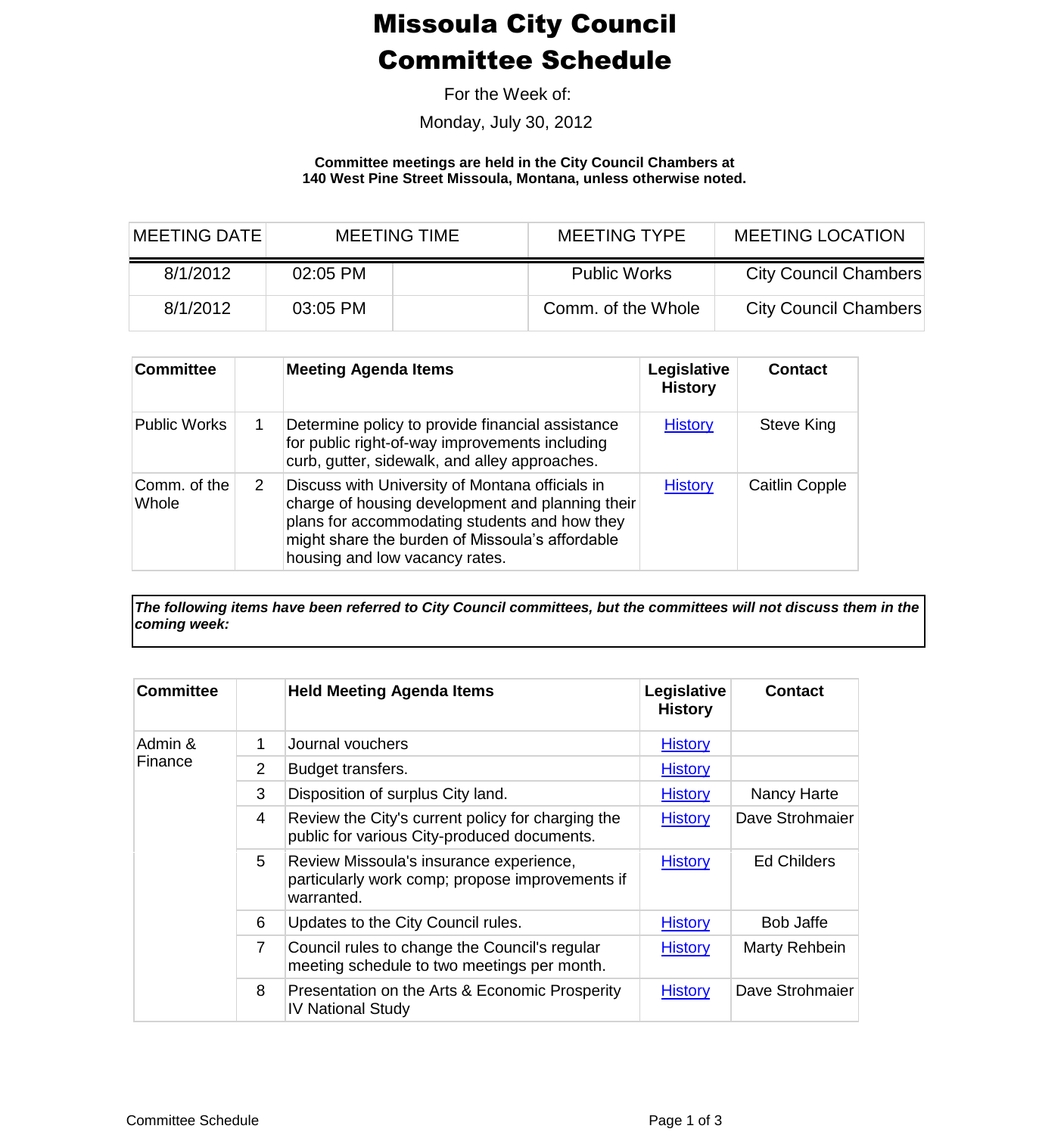## Missoula City Council Committee Schedule

For the Week of:

Monday, July 30, 2012

| Conservation            | 9  | Discuss the City's strategy to complete a<br>boundary survey of Greenough Park.                                                                                                                                                                                                          | <b>History</b> | Dave Strohmaier       |
|-------------------------|----|------------------------------------------------------------------------------------------------------------------------------------------------------------------------------------------------------------------------------------------------------------------------------------------|----------------|-----------------------|
|                         | 10 | An amendment to the agreement with Territorial<br>Landworks, Inc. (TLI) in an amount not to exceed<br>\$136,702.37 for professional services, including<br>engineering, surveying, and construction<br>management for Project #PR 08-02 GCT, Grant<br>Creek Trail, CTEP #STPE 8199(105). | <b>History</b> | Dave Shaw             |
| Comm. of the<br>Whole   | 11 | Discuss OPG reorganization proposal with<br>Department Heads.                                                                                                                                                                                                                            | <b>History</b> | <b>Marilyn Marler</b> |
|                         | 12 | City Council Strategic Planning Session.                                                                                                                                                                                                                                                 | <b>History</b> | <b>Marilyn Marler</b> |
|                         | 13 | Updates from Council representatives on the<br>Health Board, Community Forum, Transportation<br>Policy Coordinating Committee, other boards and<br>commissions as necessary. (Ongoing)                                                                                                   | <b>History</b> |                       |
|                         | 14 | Joint meeting of the Mayor, City Council and<br>County Commission; a facilitated quarterly OPG<br>review as directed in the Interlocal Agreement.                                                                                                                                        | <b>History</b> | Mayor Engen           |
|                         | 15 | Examination of Office Planning and Grants.                                                                                                                                                                                                                                               | <b>History</b> | Lyn Hellegaard        |
|                         | 16 | Propose the City Council be a member unit of the<br>Missoula Chamber of Commerce.                                                                                                                                                                                                        | <b>History</b> | <b>Dick Haines</b>    |
| Economic<br>Development | 17 | Identify needs and possible solutions to<br>Missoula's technology infrastructure that would<br>help existing businesses expand and increase the<br>City's competitive advantage in recruiting new<br>companies.                                                                          | <b>History</b> | <b>Caitlin Copple</b> |
| Plat, Annex &<br>Zoning | 18 | Annexation, (see separate list at City Clerk's<br>Office for pending annexations) (Ongoing in<br>committee)                                                                                                                                                                              | <b>History</b> |                       |
|                         | 19 | Ordinance amending Title 20 clarifying that<br>amendments authorizing accessory uses or<br>conditional uses are considered text<br>amendments.                                                                                                                                           | <b>History</b> | <b>Bob Jaffe</b>      |
|                         | 20 | South Russell Fee Waiver                                                                                                                                                                                                                                                                 | <b>History</b> | Bob Jaffe             |
|                         | 21 | Consider an amendment to Title 20 clarifying that<br>amendment authorizing accessory uses or<br>Conditional uses are considered text<br>amendments.                                                                                                                                      | <b>History</b> | <b>Bob Jaffe</b>      |
|                         | 22 | Amend Article 7. Error Corrections and<br>Adjustments to the subdivision regulations to<br>allow for restrictions or conditions placed on a plat<br>by the governing body to be amended or removed<br>by a future council.                                                               | <b>History</b> | Jon Wilkins           |